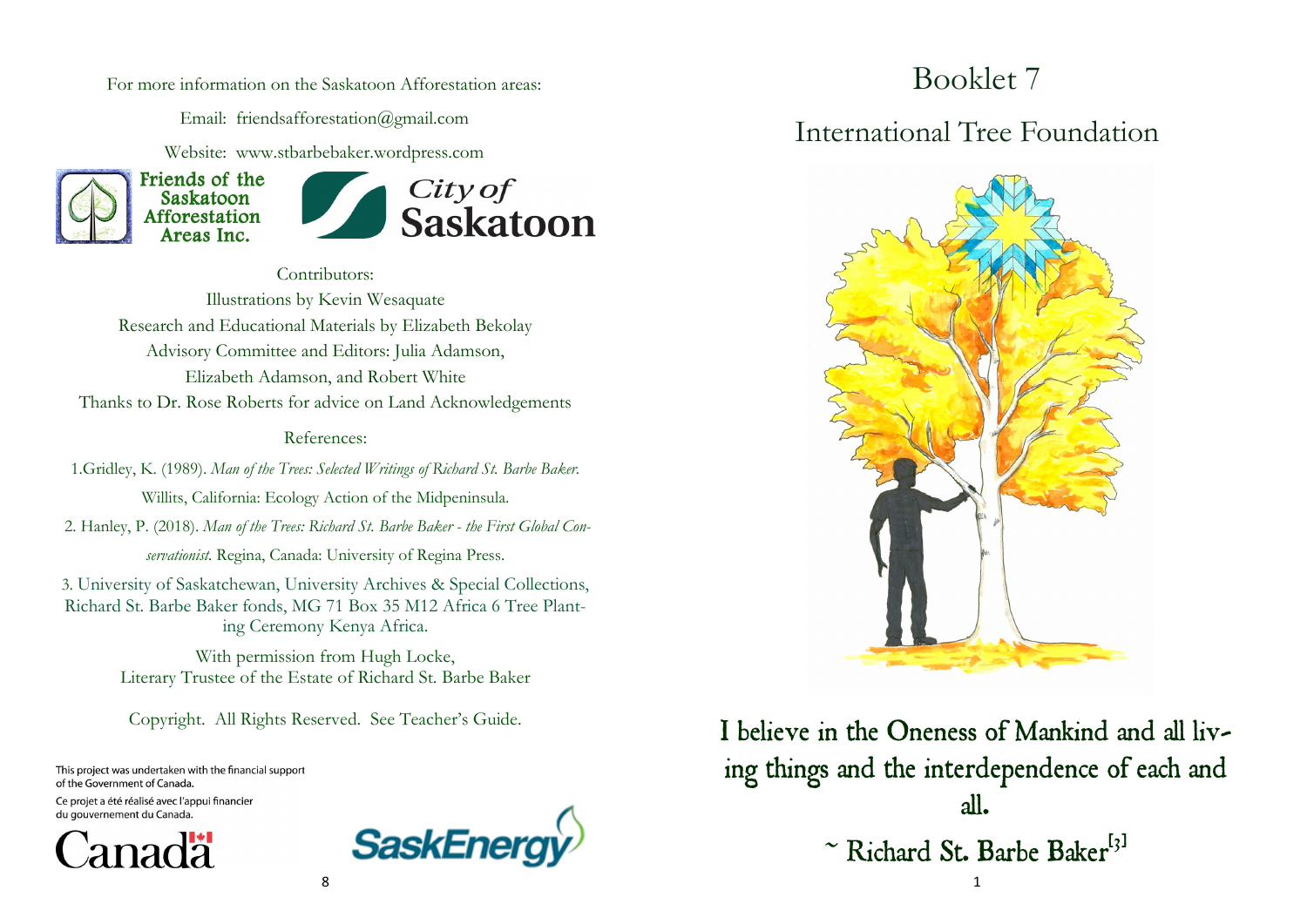## Land Acknowledgement:

The afforestation areas are situated in the West Swale Yorath Island Glacial Spillway, a sacred site in Treaty 6 Territory and Homeland of the Métis. Those who entered into Treaty 6 are the Cree Nêhiyawak (neh-HEE-oh-wuk), Saulteaux *[Nakawē](https://en.wikipedia.org/wiki/Saulteaux)*, and Nakota (Yankton and Yanktonai) people.

May our relationships with the land, standing peoples, forests, and waters teach us to honour and respect the past and invite us to move forward in harmony. May we all come together as friends, to find inspiration and guidance from histories, languages, and cultures which broaden our understanding and community collaboration for the present and future.

# Season: Winter Introduction:

Have you ever heard of the Man of the Trees? He was born on October  $9^{th}$ , 1889, in England. He travelled the world, promoting tree



planting, good forestry practices and the protection of special forests like the redwoods. His greatest ambition was to reverse the growth of deserts and he worked out a plan to reclaim the world's biggest desert, the Sahara, through tree planting. He understood 100 years ago that trees and forests influenced climate, protected soils and by holding water, prevented flooding.

Why is he so important to Saskatchewan? He studied at the University of Saskatchewan, lived near Beaver Creek, spent time in the forest near Prince Albert, and planted his last tree on the U of S campus before passing away at the age of 92. The afforestation area we describe here was planted in 1972 and named in his honour in 1978.

### On-site or Outdoor Activity:

1. As a class, choose the favorite wide game that you have played. Add in new features, like the rare species you have just learned about.

2. Sit or stand quietly in a spot near your tree after the wide game, still warm from playing. Take a few deep breaths. Listen closely to the sounds around you. Try to notice things you may not have seen before.

**Draw or describe (through story or poetry) what you noticed.**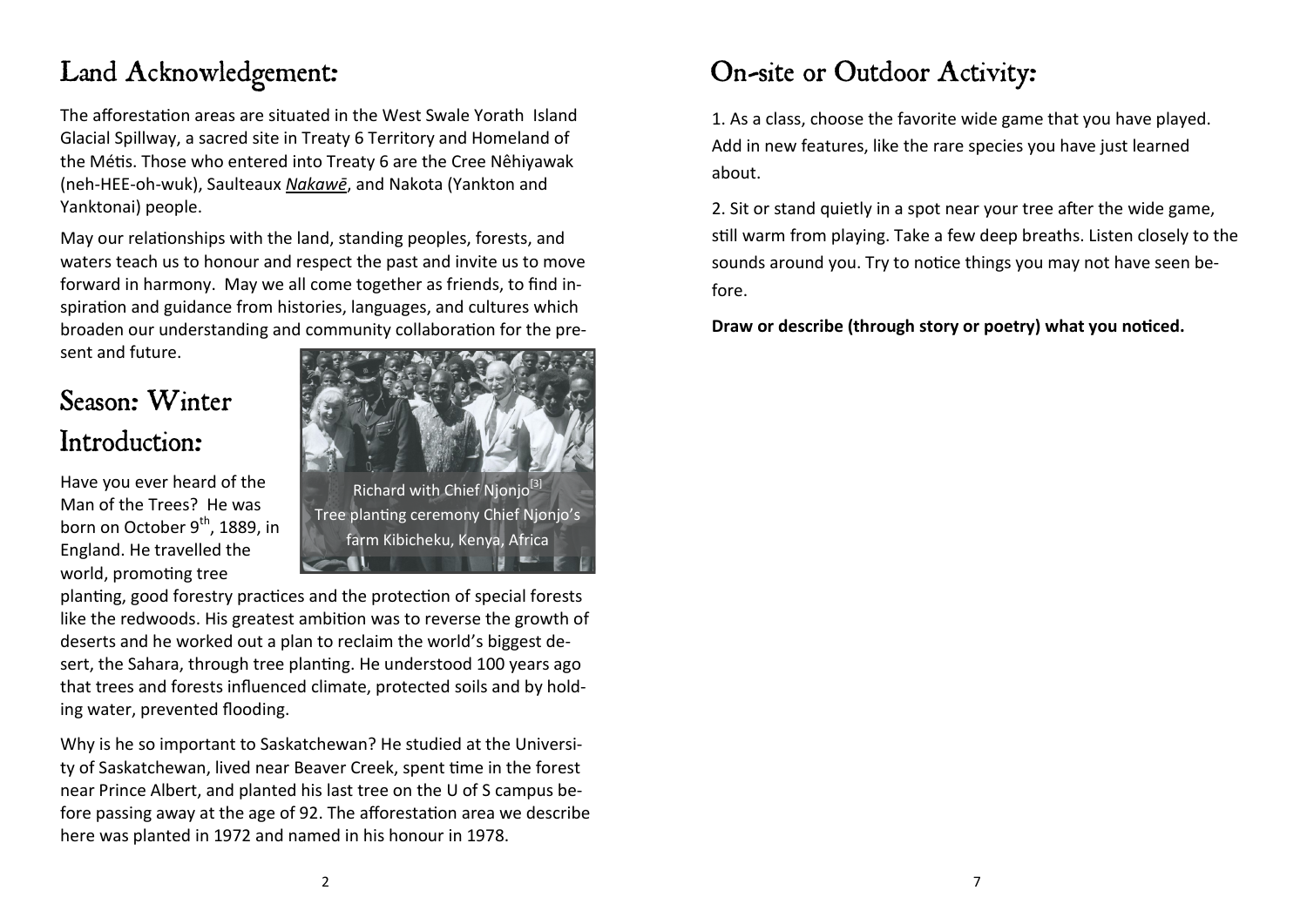#### In School Activity:

1. Choose an animal from the list of threatened species found at the Afforestation Area and learn what that species needs to survive or thrive again.

Name:

Status:

Habitat:

Threats to the population:

What can people do to help this species?

2. Your teacher will give you a pot with some soil to start the seeds you collected in the fall (booklet 1) (Other seeds will be available if you didn't collect some in the fall).

#### Story: International Tree Foundation

*Note: Anything written in italics was written by Richard himself and quoted directly from his texts.* 

On the same day as the *Dance of the Trees*, July 22<sup>nd</sup>, 1922, Richard, Chief Njonjo, and the Kikuyu warriors started a tree planting society called "Watu Wa Miti" or "Men of the Trees."

They honoured a commitment to plant ten trees a year, protect trees everywhere and do a good deed every day. Their motto was a word from the Kikuyu, "Twihamwe", a word meaning pull together or coming together as one.

Unlike the general racist attitudes during the colonial era Richard respected the dignity and capacity of the Kikuyu. He had to compensate for the effects that attitudes of superiority had. In fact the first tree nursery he had started with the Kikuyu had been destroyed and replaced by a tennis court, a decision of a colonial officer.

While Richard was working one day, he saw another officer hitting African men with his horse whip. Right away he put himself in front of the next man to be hit and the blow that came down on him broke his collarbone. Richard was fired and sent back to Britain. While there, he officially registered the Men of the Trees as an organization and he gave presentations about his experiences in Africa in various cities.

Later in the year he was accepted back to colonial service in Africa and stationed in Nigeria. The forest reserve in his care was the size of France!

When reminiscing about a small East African community he had visited, he writes:

*The little tribe was one of the few unspoiled by western civilization. They had no currency and no taxes. They lived frugally by their bows, and had no recourse to forest destruction. They had no hoe among them. The best hunter was voted chief. They lived close to Nature:*